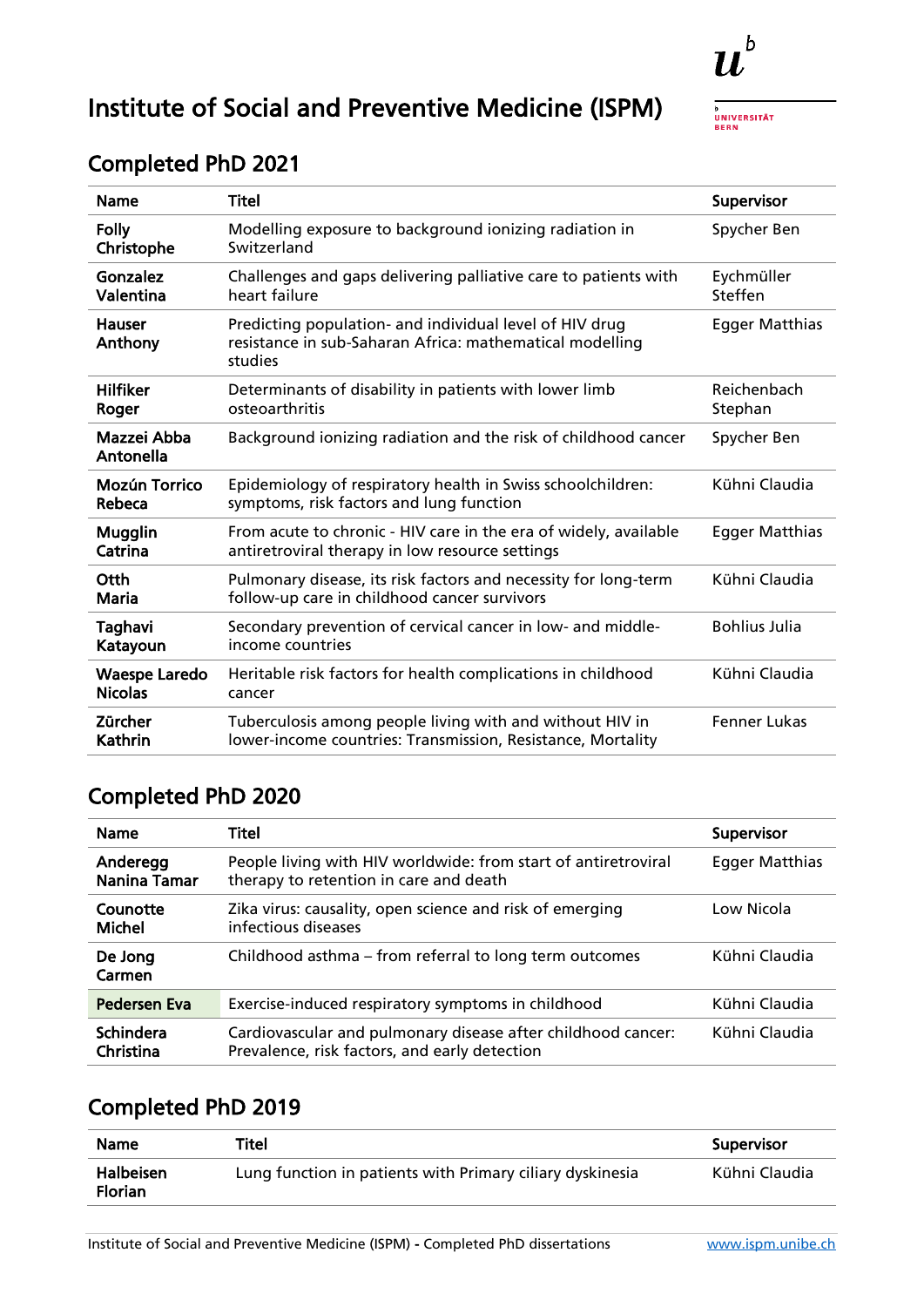| Konstantinoudis<br><b>Akis Garyfallos</b> | Analysis of spatial clustering of childhood cancers                                                                                              | Spycher Ben                 |
|-------------------------------------------|--------------------------------------------------------------------------------------------------------------------------------------------------|-----------------------------|
| <b>Riesen Maurane</b>                     | What will be the impact of human papillomavirus (HPV)<br>vaccination on HPV-associated cancers in Switzerland? A<br>mathematical modelling study | <b>Althaus</b><br>Christian |
| <b>Wyss Natascha</b>                      |                                                                                                                                                  | <b>Bohlius Julia</b>        |

| <b>Name</b>                     | Titel                                                                            | <b>Supervisor</b>                           |
|---------------------------------|----------------------------------------------------------------------------------|---------------------------------------------|
| Belle-van<br>Sprundel<br>Fabiën | Dietary habits, nutrition and risk of late effects after childhood<br>cancer     | Kühni Claudia,<br>Murielle<br><b>Bochud</b> |
| <b>Feller Anita</b>             | Avoidable mortality for causes amenable to health care in<br>Switzerland         | Clough Kerri                                |
| <b>Gahl Brigitta</b>            | Issues in the perioperative management of patients undergoing<br>cardiac surgery | Da Costa Bruno                              |
| <b>Kasteler Rahel</b>           | Pulmonary outcomes after childhood cancer in Switzerland                         | Kühni Claudia                               |
| Rothenbühler<br>Martina         | Advanced statistical models in cardiovascular trials and cohort<br>studies       | Heg Dik                                     |

### Completed PhD 2017

| <b>Name</b>               | <b>Titel</b>                                                                                                                       | Supervisor               |
|---------------------------|------------------------------------------------------------------------------------------------------------------------------------|--------------------------|
| Aghlmandi<br>Soheila      | Bayesian approaches to analyzing adverse events in<br>randomized trials with a high proportion of trial arms<br>observing no event | Zwahlen Marcel           |
| <b>Bieri Kathrin</b>      | Return to work after dynamic intraligamentary stabilization<br>versus conventional ACL reconstruction                              | Aghayev Emin             |
| Fingerhuth<br>Stephanie   | Population dynamics of antibiotic-resistant Neisseria<br>gonorrhoeae                                                               | <b>Althaus Christian</b> |
| Förster Sunniva           | Exploring response surfaces and synergistic interactions of<br>antibiotic combination treatment for Neisseria gonorrhoea           | <b>Althaus Christian</b> |
| Güler Aysel               | Socio-economic position, treatment response and outcomes in<br>HIV-infected patients starting ART in the Swiss HIV Cohort<br>Study | <b>Egger Matthias</b>    |
| Hoxa Ilir                 | Medical practice variation analysis in Kosovo                                                                                      | Zwahlen Marcel           |
| Jurca Maja                | Defining phenotypes and risk factors of chronic non-specific<br>cough in childhood                                                 | Kühni Claudia            |
| <b>Krause Corinna</b>     | Health literacy and healthy food choices                                                                                           | <b>Abel Thomas</b>       |
| Nikolakopoulou<br>Adriani | Design of randomized control trials according to the<br>principles of evidence based medicine                                      | Salanti Georgia          |
| <b>Wang Jingying</b>      | Leichester Cohort: Breastfeeding and the risk of childhood<br>asthma                                                               | Kühni Claudia            |
| <b>Weiss Annette</b>      | Ototoxicity after childhood cancer in Switzerland                                                                                  | Kühni Claudia            |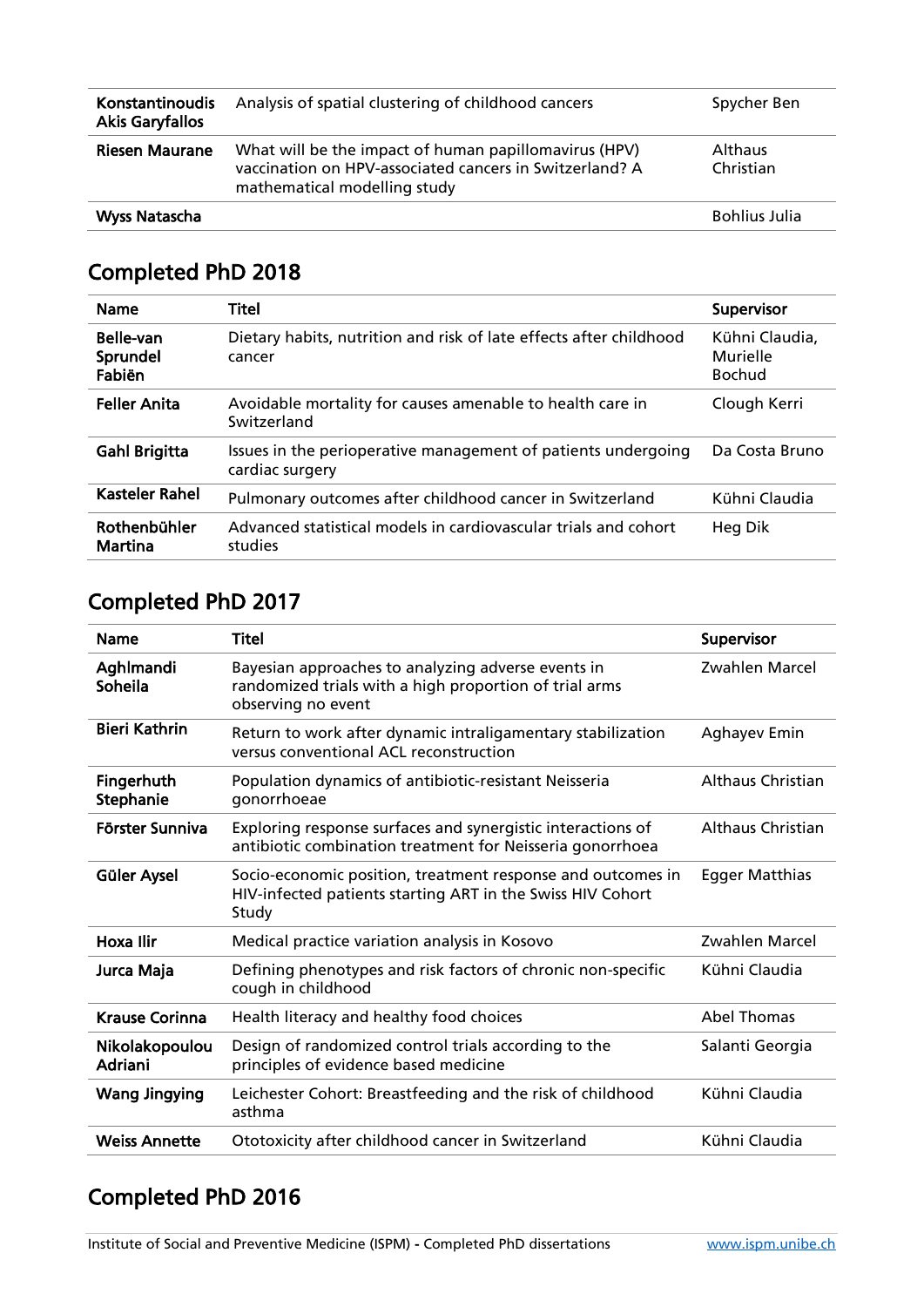| <b>Name</b>                         | <b>Titel</b>                                                                                                         | Supervisor            |
|-------------------------------------|----------------------------------------------------------------------------------------------------------------------|-----------------------|
| <b>Berlin Claudia</b>               | Determinants of geographic and temporal variation of<br>cardiovascular health care in Switzerland                    | Zwahlen Marcel        |
| Goutaki<br>Myrofora                 | Individual Patient Data Meta-analysis of observational data of<br>patients with Primary Ciliary Dyskinesia in Europe | Kühni Claudia         |
| <b>Haas Andreas</b>                 | <b>HIV</b> in Malawi                                                                                                 | Keiser Olivia         |
| Lupatsch Judith                     | The Role of Infections in the Aetiology of Childhood<br>Leukaemia: A National Cohort Study                           | Spycher Ben           |
| Luta Xhyljeta                       | End of life care                                                                                                     | Zwahlen Marcel        |
| Müller Monika                       | Prognostic value of measures of altered central pain<br>processing                                                   | Jüni Peter            |
| <b>Schindler</b><br><b>Matthias</b> | Mortality and second primary cancer after cancer in childhood<br>and adolescence                                     | Kühni Claudia         |
| Sengayi<br>Mazvita                  | HIV related cancers in South Africa                                                                                  | <b>Egger Matthias</b> |
| Tenthani Lyson                      | Antiretroviral therapy outcomes in Malawi                                                                            | Keiser Olivia         |
| <b>Tweya Hannock</b>                | Evaluating HIV and tuberculosis treatment outcomes in<br>Malawi: the effect of policy changes                        | Keiser Olivia         |

| <b>Name</b>         | Titel                                                                                                                          | <b>Supervisor</b> |
|---------------------|--------------------------------------------------------------------------------------------------------------------------------|-------------------|
| <b>Blaser Nello</b> | Scale-up of antiretroviral therapy and transmission of HIV in<br>Southern Africa: Mathematical model                           | Keiser Olivia     |
| Salazar Luisa       | Mathematical modelling of disease progression, transmission<br>and intervention strategies for hepatitis C virus (HCV) and HIV | Keiser Olivia     |
| <b>Steck Nicole</b> | The epidemiology of suicide assisted by right-to-die<br>organizations in Switzerland                                           | Zwahlen Marcel    |

## Completed PhD 2014

| <b>Name</b>                | Titel                                                                                                          | <b>Supervisor</b> |
|----------------------------|----------------------------------------------------------------------------------------------------------------|-------------------|
| <b>Essig Stephan</b>       | Transition from paediatric to adult care for childhood cancer<br>survivors                                     | Kühni Claudia     |
| Gianinazzi<br><b>Micol</b> | Transition after childhood cancer                                                                              | Michel Gisela     |
| Hofmann Karen              | Capabilities and health: empirical explorations regarding social<br>inequalities                               | Abel Thomas       |
| Pescatore<br>Anina         | Prediction of Onset and Persistence of Childhood Wheezing<br><b>Disorders</b>                                  | Kühni Claudia     |
| Schori Dominik             | Social inequality and health in young adults. Assessing<br>interaction effects among health relevant resources | Abel Thomas       |
| Wengenroth<br>Laura        | Late Effects in Childhood Cancer Survivors: socioeconomic<br>status                                            | Kühni Claudia     |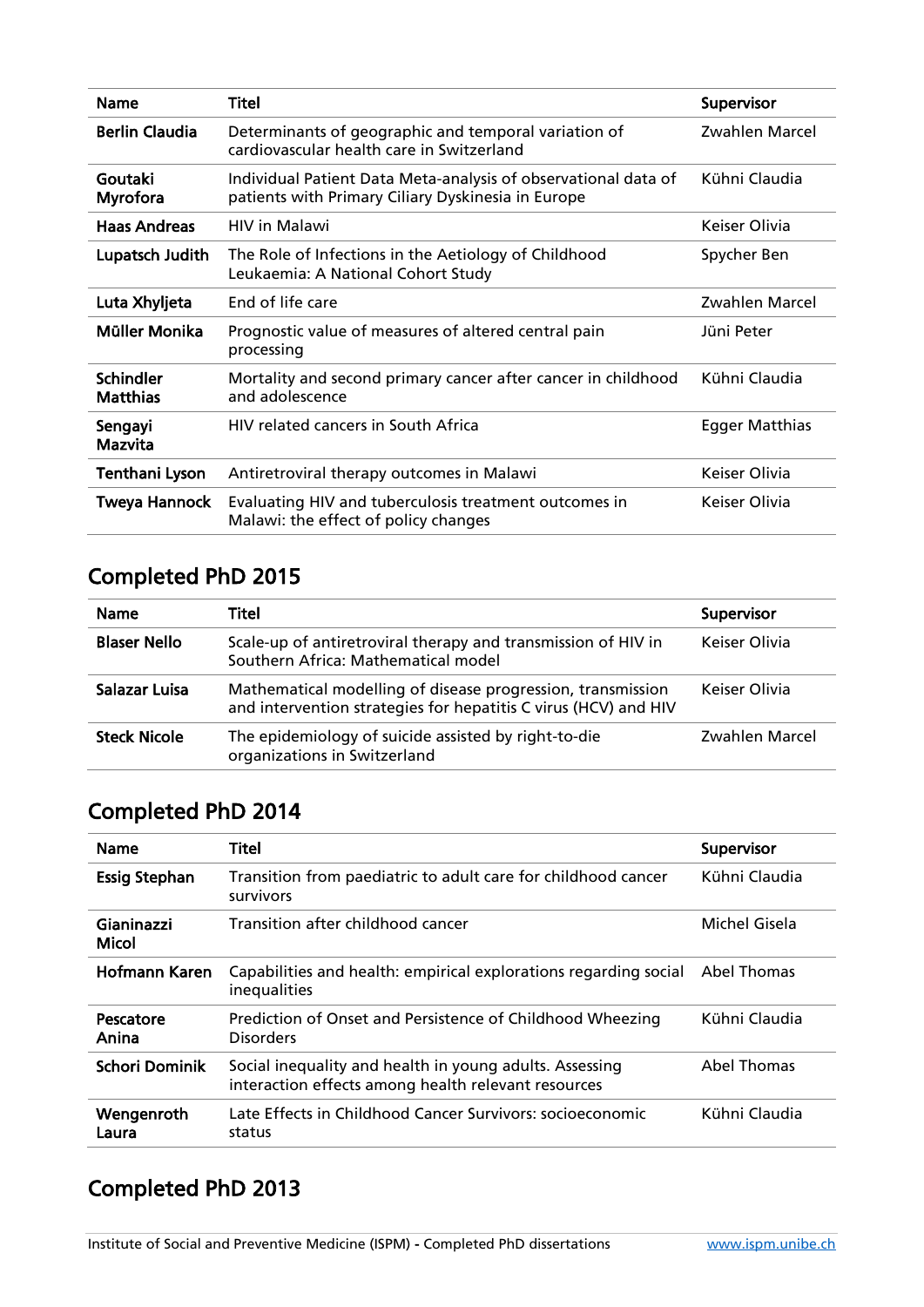| <b>Name</b>         | Titel                                                                                                        | Supervisor                       |
|---------------------|--------------------------------------------------------------------------------------------------------------|----------------------------------|
| <b>Estill Janne</b> | Long-term antiretroviral therapy of HIV/AIDS: Comparative<br>studies in low-income and high-income countries | Matthias Egger,<br>Olivia Keiser |
| <b>Gerger Heike</b> | The relative efficacy of psychotherapies: The impact of client<br>characteristics                            | Barth Jürgen,<br>Znoj Hansjörg   |
| Panczak<br>Radoslav | The geography of death in Switzerland                                                                        | <b>Egger Matthias</b>            |

| <b>Name</b>               | <b>Titel</b>                                                                                                                              | Supervisor                                             |
|---------------------------|-------------------------------------------------------------------------------------------------------------------------------------------|--------------------------------------------------------|
| <b>Bachmann</b><br>Monica | Health behavior in young adults                                                                                                           | Barth Jürgen                                           |
| da Costa Bruno            | Summarising and expressing patient-reported outcomes in<br>osteoarthritis                                                                 | Jüni Peter                                             |
| <b>Fuchs Oliver</b>       | Gene-by-Environment Interaction and its Association with<br>Respiratory Symptoms and Impaired Lung Development in<br>Infants and Children | Frey Urs, Gallati-<br>Kraemer Sabina,<br>Kühni Claudia |
| Heijne Janneke            | Integrating Epidemiology and Mathematical Modelling to<br>Investigate the Control of Chlamydia trachomatis Infections                     | Low Nicola                                             |
| <b>Herzog Sereina</b>     | Epidemiology and Mathematical Modelling for Infectious<br>disease Control                                                                 | Nicola Low                                             |
| Kalesan Bindu             | Estimating effectiveness and safety of interventions in patients<br>undergoing percutaneous coronary angioplasty                          | Jüni Peter                                             |
| <b>Munder</b><br>Thomas   | Efficacy of psychotherapy: Investigation of aspects relevant to<br>the contextual model of psychotherapy                                  | Barth Jürgen,<br>Znoj Hansjörg                         |
| Rüegg Corina              | Late Effects in Childhood Cancer Survivors                                                                                                | Kuehni Claudia                                         |
| <b>Scott Pippa</b>        | Vaccine schedules: evidence for recommendations                                                                                           | Nicola Low                                             |

## Completed PhD 2011

| <b>Name</b>                | Titel                                                                    | Supervisor                                             |
|----------------------------|--------------------------------------------------------------------------|--------------------------------------------------------|
| <b>Rebholz</b><br>Cornelia | Late Effects in Childhood Cancer Survivors                               | Kuehni Claudia                                         |
| <b>Stern</b><br>Georgette  | Environmental Influences on Autonomic regulatory processes<br>in infants | Frey Urs, Meylan<br>Mireille, Egger<br><b>Matthias</b> |

| <b>Name</b>             | Titel                                                                                                                        | Supervisor                        |
|-------------------------|------------------------------------------------------------------------------------------------------------------------------|-----------------------------------|
| <b>Adam Martin</b>      | Childhood Leukaemia and Lymphoma: are incidence and<br>survival in Switzerland associated with socio-economic status?        | Kuehni Claudia,<br>Zwahlen Marcel |
| Nüesch Eveline          | Meta-analyses of randomized trials using continous outcomes:<br>meta-epidemiology, heterogenity, and effect size calculation | Jüni Peter, Trelle<br>Sven        |
| Spörri-Fahrni<br>Adrian | Regional Health Differentials in Switzerland: Socio-economic<br><b>Context and Individual Resources and Risk Factors</b>     | <b>Egger Matthias</b>             |